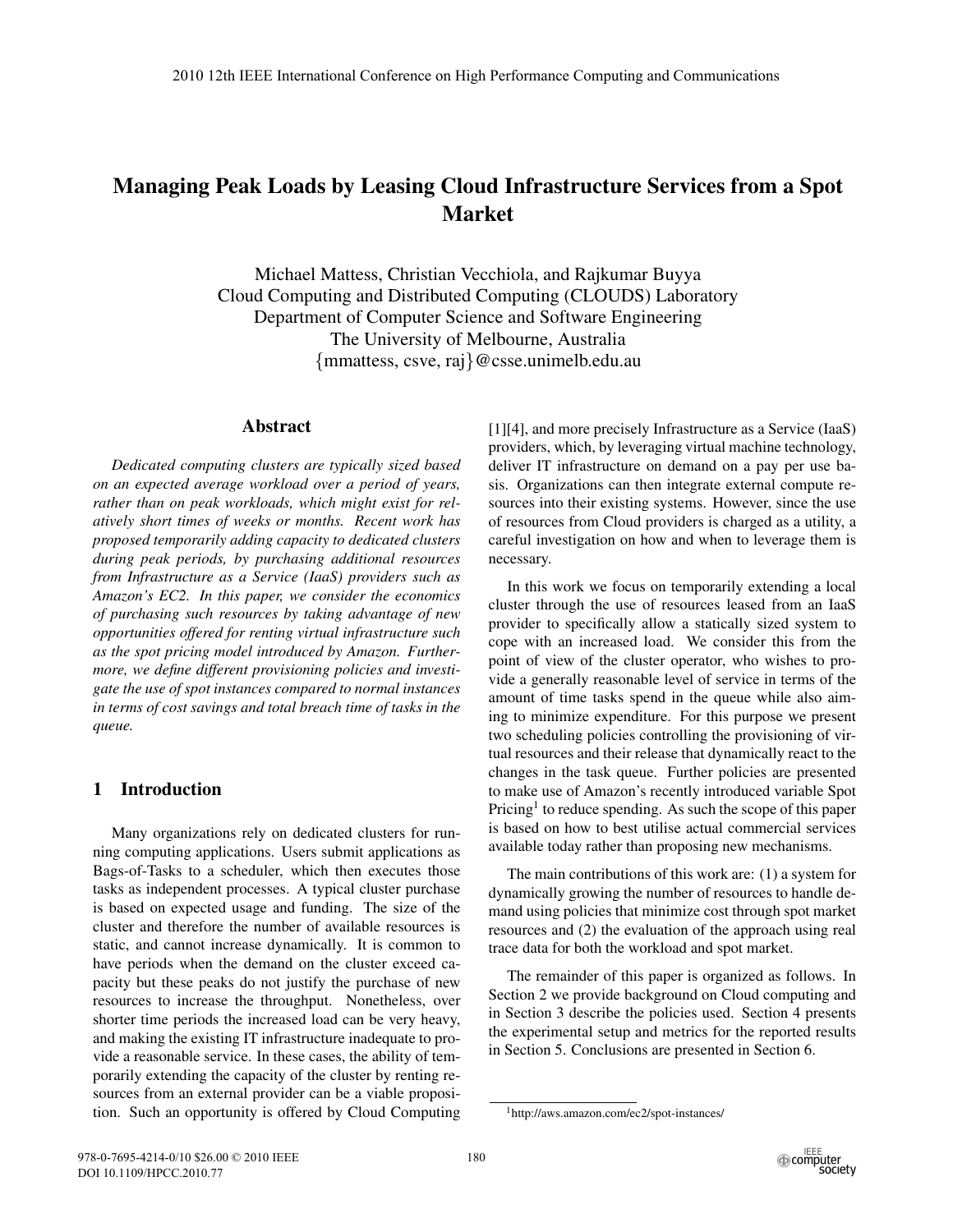## 2 Background and Related Work

Previous work has shown how commercial providers can be used for scientific applications. Deelman *et al.* [6] evaluated the cost of using Amazon EC2 and S3 services to serve the resource requirements of a scientific application. Palankar *et al.*[9] highlighted that users can benefit from mixing Cloud and Grid infrastructure by performing costly data operations on grid resources while utilizing the data availability by the Cloud.

Our work is based on a similar previous work [5] that evaluates different strategies for extending the capacity of local clusters with commercial providers. These strategies aim to schedule reservations for resource requests. Here, we consider tasks that requires a single resource to be executed.

Several load sharing mechanisms have been investigated in the distributed systems realm. Iosup *et al.* [7] proposed a matchmaking mechanism for enabling resource sharing across computational Grids. Wang and Morris [12] investigated different strategies for load sharing across computers in a local area network. Surana *et al.* [10] addressed the load balancing in DHT-based P2P networks. Balazinska *et al.* [2] proposed a mechanism for migrating stream processing operators in a federated system.

Market-based resource allocation mechanisms for largescale distributed systems have been investigated [13][3]. In this work, we do not explore a market-based mechanism as we rely on utilizing resources from a Cloud provider that has cost structures in place. However we do make use of the market driven Spot Price of resources, but instead use actual price data rather than a hypothetical market.

# 2.1 Amazon EC2 Operation Model

Amazon's Elastic Compute Cloud  $(EC2)^2$  allows users to deploy virtual machines on Amazon's infrastructure, which is composed of several data centers located around the world. When requesting a normal instance, billing is in one hour blocks and any partially used block will incur the same charge as a full block. Aside from failures in Amazon's systems an instance will keep running until it is explicitly terminated by the user. In December 2009 Amazon introduced Spot Instances, which are generally available at a significant discount. When requesting to use Spot Instances the user must provide a bid, which is the maximum price that the user is willing to pay per hour. If the spot price goes above the user's bid the spot instances will be terminated without warning. The spot price is controlled by Amazon.

The cost of a spot instance is also calculated based on one hour time blocks. However since the Spot Price varies, the hourly unit price is the Spot Price at the start of each hour. For example a spot instance is requested when the Spot Price is USD\$0.03. The user will be charged USD\$0.03 for the first one hour block; 30 minutes later the price changes to USD\$0.05 but the user is unaffected until the second one hour block, which will then cost USD\$0.05.

As with regular instances, if the user terminates the instance any partially used time blocks will be charged as a full block. However if Amazon terminates an instance due to a rise in the spot price no charges will be incurred for the partial time block. The user only pays for completed one hour time blocks if Amazon terminates the instance.

## 3 Resource Provisioning Policies

#### 3.1 Scenario

In this paper we are considering the scenario where a local cluster is at times overloaded, and, in an effort to maintain reasonable task queue times, additional resources are provisioned from an IaaS provider. What it means for a task queue time to be 'reasonable' will depend on the individual circumstances, however for this work we consider it to be relative to the execution time of the task itself. As an accurate execution time is not known when the task is queued, the time block requested by the user is used instead. So for a task to spend thirty minutes in the queue may be considered reasonable if it could run for up to an hour, however that queue time is not reasonable for another task for which only twenty minutes were requested.

As we are looking at executing tasks on external resources acquired from an IaaS provider, the workload is restricted to only Bag-of-Task applications. Such tasks are self-contained units of work and do not rely on communicating directly with other executing tasks for synchronization. Hence they are better suited to be executed in an IaaS environment where the networking between the nodes is generally not as capable as that in a dedicated scientific cluster.

Provisioning policies control the acquisition and release of external cloud resources. In the case of peak demands, new resources can be provisioned to address the current need, but then used only for a fraction of the block for which they will be billed. Terminating these resources just after their usage could potentially lead to a waste of money; it makes sense that they are reused in the short term before the time block expires. In order to accomplish this, we introduced a resource pool that keeps resources active and ready to be used until the time block expires.

Figure 1 describes the interaction between the scheduling algorithm, the provisioning policy, and the resource pool. Arriving tasks are placed in a queue from which they are taken and assigned to a free resource. A set of different events such as the arrival of a new task, its completion, or a timer can trigger the provisioning policy that will decide

<sup>2</sup>http://aws.amazon.com/ec2/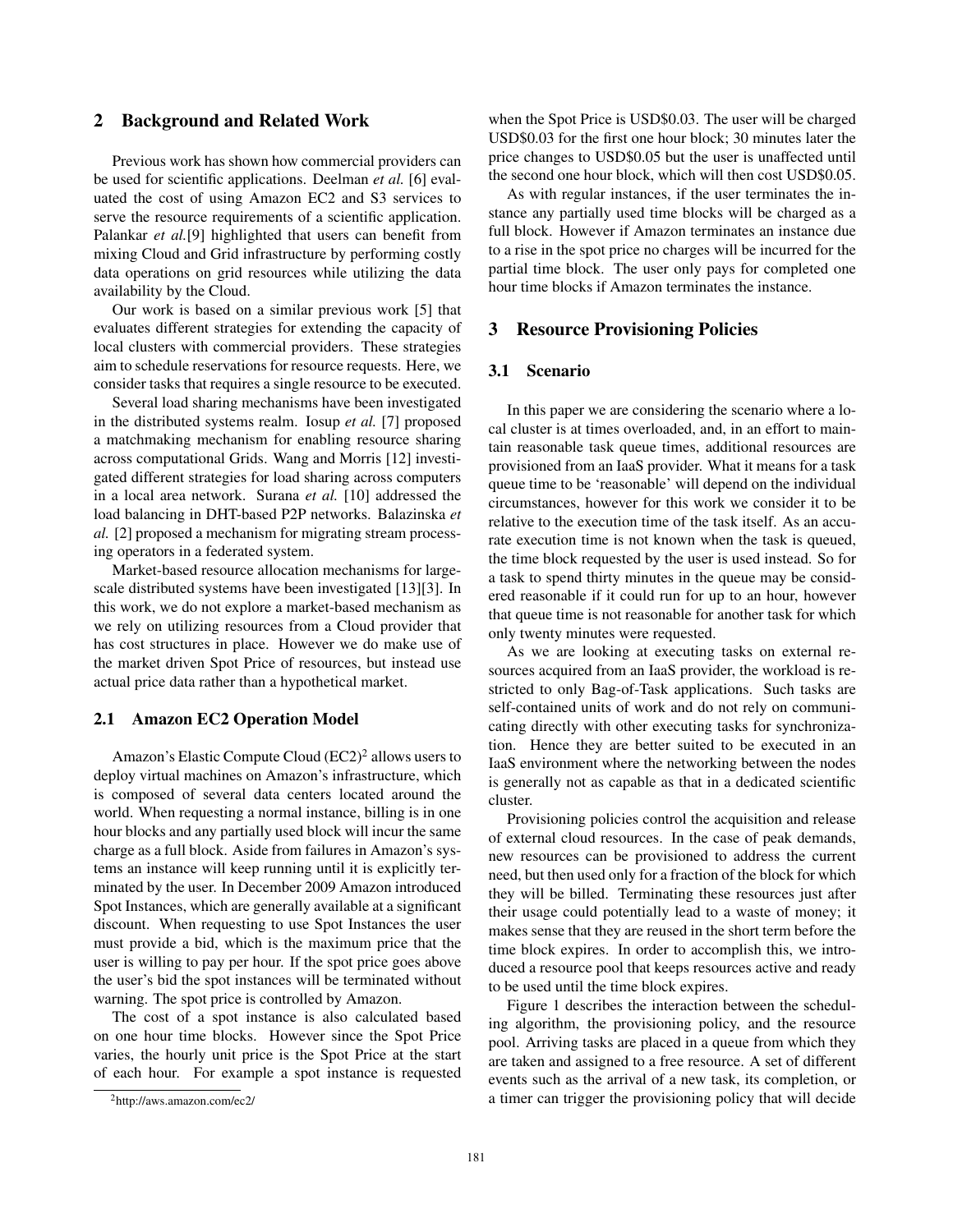

## **Figure 1. The task scheduling and resource provisioning scenario.**

whether to request additional resources from the pool or release them. The pool will service these requests, firstly with already active resources, and if needed by provisioning new ones from the external provider.

The information about tasks, which is available to the provisioning algorithm is limited to the wall-clock time duration requested by the user for the execution of the task. As this user provided value is an upper bound on the executions time and generally significantly overestimate the actual execution time, we use a *Workload Multiplier*. This parameter is used to scale down the requested execution time, which is then used as the *Expected Run Time* of the task.

The requested time is also used to derive an 'acceptable' maximum time for the task to spend in the queue, which is given by the *Target Ratio* between the requested time and the *Maximum Queue Time*, (Equation 1). For very small tasks the *Maximum Queue Time* could become correspondingly very short, hence a lower bound of five minutes is applied to the *Maximum Queue Time*. The time by which a task must be assigned as not to breach its *Maximum Queue Time* will be is its *deadline*.

#### $MaxQueueTime = RequiredTime \times TargetRatio$  (1)

Even though Cloud computing claims to provide vast scalability and potential for limitless growth, in reality limitations do apply. For example, Amazon EC2 initially limits each account to 20 instances in each region <sup>3</sup>. Hence we also impose a limit on the number of external resources that can be used at any one time.

Below are the descriptions of each of the algorithms used, Table 1 also includes an overview of the algorithms and their of behaviour.

#### 3.2 Base Provisioning Algorithm

This algorithm forms the basis of all the approaches explored in this paper. It provides the basic mechanics for requesting and releasing additional resources. At its core is a simple heuristic for predicting breaches of the *Maximum Queue Time*. This heuristic is used both when tasks are added to the queue and when a provisioned resource becomes free. The fundamental approach of the heuristic is to use the *Expected Run Time* of each task to predict when resources would become available for the next task in the queue. The heuristic first builds an array with the time each resource is expected to become available based on the *Expected Run Time* of the task currently executing on each resource. Resources that have been requested but have not yet come online are also included in the array and considered to be already available. Once the array is populated the heuristic iterates through the queue of tasks keeping track of when each resource is expected to be available again as the tasks are assigned to the next available resource. When the predicted assignment time of a task would breach its *Maximum Queue Time* the heuristic stops and indicates that a breach was detected.

When a task arrives and no resources are available it is inserted into the queue of waiting tasks. The tasks in the queue are sorted soonest *deadline* first. Once the new task is queued the breach detection heuristic is executed to determine if breaches of the *Maximum Queue Time* are expected. If the heuristic indicates that a breach will occur, one additional resource is requested unless the maximum number of resources has been reached.

When a task completes on a provisioned resource the breach detection heuristic is used to test if removing the resource is expected to lead to breaches of the *Maximum Queue Time*. If a breach is expected the resource remains in use and the next task from the queue is assigned. If on the other hand, no breach is predicted then the resource could be released back to the pool. However, before releasing the resource the task queue is searched for the task that would best make use of the remaining time block of the resource by looking at the requested time of the task. The best fit task is removed from the queue and assigned to the resource.

## 3.3 Base Hard

This is a variation on the *Base* algorithm, it not only relies on attempting to predict breaches of the *Maximum Queue Time* to trigger a request for additional resources, but it also regularly checks the tasks in the queue if they are about to breach the *Maximum Queue Time*. The checks are performed at a one minute interval and each task that is

<sup>3</sup>http://aws.amazon.com/ec2/faqs/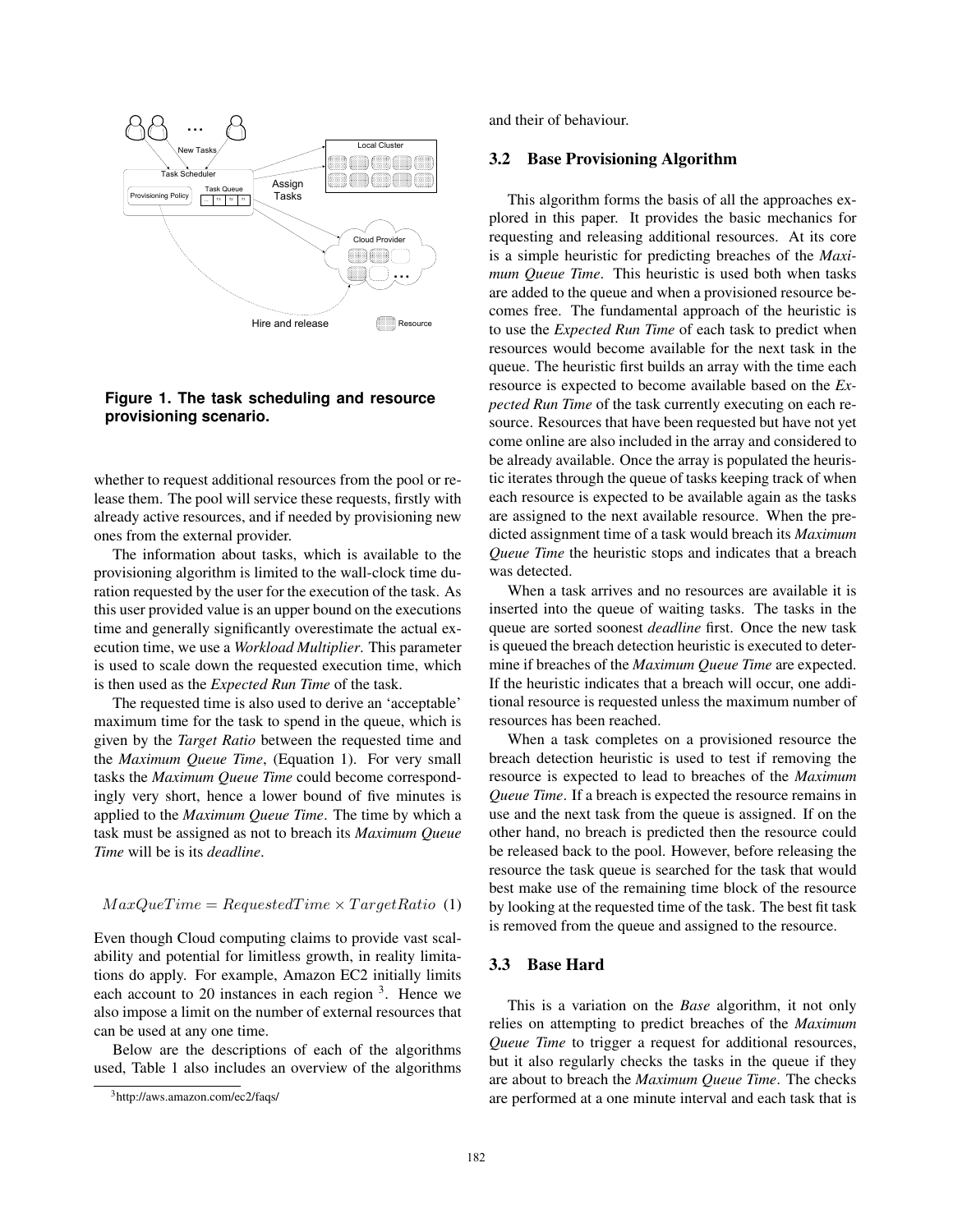| Algorithm       | <b>Breach Prediction</b>   | Regular Checking         | Use Spot Resources            |
|-----------------|----------------------------|--------------------------|-------------------------------|
| Base            | Yes                        | N <sub>0</sub>           | N <sub>0</sub>                |
| Base Hard       | Yes                        | Yes                      | N <sub>0</sub>                |
| Spot Base       | Yes                        | N <sub>0</sub>           | Yes                           |
| Spot Base Hard  | Yes                        | Yes                      | Yes                           |
| Spot Aggressive | Yes, Workload Multiplier 1 | N <sub>0</sub>           | Yes                           |
|                 | with spot resources.       |                          |                               |
| Spot OnlyHard   | Yes                        | Only with spot resources | Yes                           |
| Pure Spot       | Yes                        | No                       | Yes, no retail resources used |

#### **Table 1. Overview of algorithms**

within four minutes of breaching its *Maximum Queue Time* will trigger one additional resource to be requested. A four minute threshold was chosen in this case due to the configuration of the simulation, in particular the time a resource requires to boot. As described in section 4 when a resource is requested it will take three minutes for the resource to become available. Hence with a four minute threshold and checks every one minute, it should be possible to request a new resource to be available just in time to prevent any *Maximum Queue Time* breaches.

### 3.4 Spot Instances Algorithms

Spot Base and Spot Hard: This is the simplest approach to attempt to make use of the discounts available via spot instances. The general behaviours of the algorithms remains the same, but if spot resources are available, that is, the current Spot Price is below the configured maximum then spot resources will be requested instead of normal retail priced resources. In the event of the Spot Price rising above the maximum bid price all spot resources will be terminated by the IaaS provider as described above. If any tasks were executing on these resources they will have to be restarted on another resource and hence inserted in the queue again. The action of inserting these tasks triggers the same reaction as new tasks arriving and being inserted into the queue. Hence it may result in retail resources being requested as the Spot Price is now too high and only retail resources are available.

Spot Aggressive: When spot resources are available this algorithm uses a *Workload Multiplier* of 1. Meaning that it is more aggressive at requesting resources when cheaper spot resources are available.

Spot Only Hard: This algorithm also changes its behaviour depending on the availability of spot resources. When the Spot Price is too high and above the configured maximum bid price then this algorithm acts the same as the *Base* algorithm. However when the Spot Price falls below the maximum bid price, it begins to perform the regular checks for imminent *Max Queue Time* breaches and hence acts the same as the *Base Hard* algorithm but requesting spot resources.

Pure Spot: This algorithm only uses spot resources, hence when the Spot Price is above the configured maximum bid price no provisioning occurs. When the Spot Price is low enough to permit the usage of spot resources then it behaves like the *Base* algorithm. Whilst spot resources are too expensive the algorithm keeps count of the number of tasks that have arrived, such that when the Spot Price falls and spot resources can be used the algorithm can run the breach detection heuristic for each of these tasks that have arrived.

#### 4 Performance Analysis - Setup

In order to evaluate each policy we built a discrete-event simulator and identified performance metrics that will drive the discussion of the experimental results. The Simulator is implemented to reflect the behaviour of Amazon EC2. It was configured with a resource 'boot' time of three minutes and to allow a maximum of 200 external resources to be used at any one time. The default limit<sup>4</sup> Amazon imposes on spot instances is 200 although in our simulation this limit is applied to both regular and spot resources. The local cluster was set to contain 10 resources. With the workload used this averages to 9 hours of computation time per day, which we considered a reasonable level of load on the system. Hence, the total number of resources in use could grow from 10 to 210, giving over a 20 times increase. For the simulation all resources were considered to have the same performance.

The main values used for evaluating the performance of the algorithms are the cost of renting the additional resources and the sum of the time tasks have spent in the queue beyond their *Maximum Queue Time*, which we termed the *Total Breach Time*. The average time all tasks have spent in the queue is also used at times to give an indication of the overall impact some algorithms may have

<sup>4</sup>http://aws.amazon.com/ec2/faqs/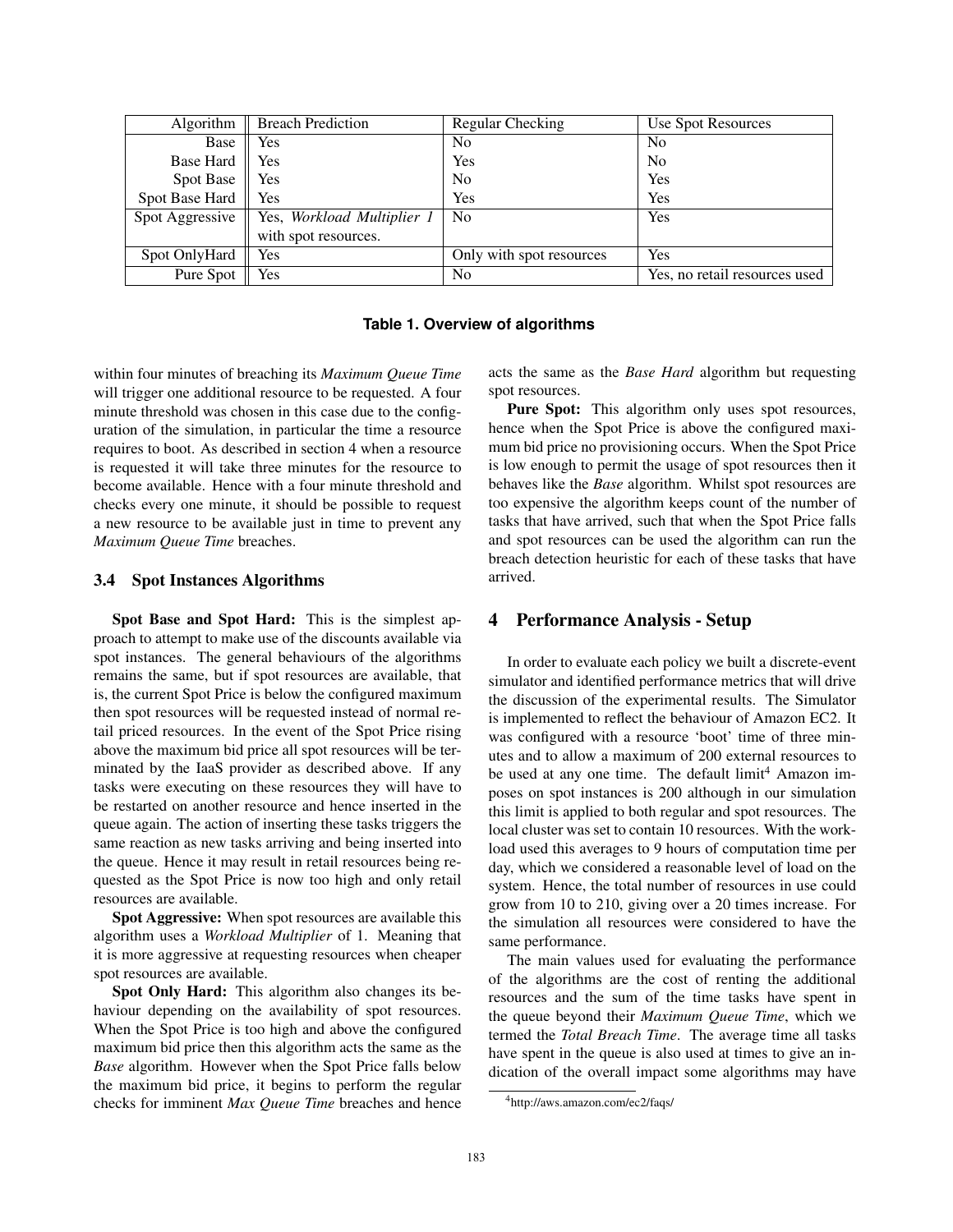

**Figure 2. Spot Price data used for simulation**

beyond just meeting deadlines.

To calculate a cost for the use of cloud resources we use a High-CPU Medium EC2 Instance as a reference point. We chose this instance type as it provides the best value in terms of the cost per EC2 compute unit and as such should be well suited for CPU intensive scientific applications. The true cost of using cloud resources includes other costs such as network activity both at the IaaS provider's and at the local end as well as data storage in the cloud. We have not attempted to establish these costs as they are dependent on the individual case. Hence, the cost for using cloud resources in this work is solely based on the amount of billable time.

#### 4.1 Spot Price Trace

The trace data we are using for the Spot Prices comes from Amazon EC2 Spot Prices. The data was obtained from the published web services API for the Spot Price history. Figure 2 gives the full Spot Price history that is available for the *High CPU Medium* instance type. This spot price history is representative of Linux instances types. The figure has a point every time a new price was set. The top horizontal line in this graphs is drawn at the retail price of USD\$0.17.

From this graph it is apparent that the early spot prices, prior to mid-January 2010 do not seem to be completely in line with the later pricing pattern. The gap in the graph over the Christmas period indicates that the *Spot Price* did not change during that time. Potentially the lack of price fluctuation over this period is the result of a lack in demand as the service had only been introduced earlier in the month. It is also clear that from mid January onwards the vast majority of price fluctuations are confined to a relatively narrow band between 30% and 40% of the retail price. It should however be noted that spot prices have reached the retail price in several occasions. Hence, placing a bid using the retail price there is not guarantee that a spot price will not be terminated. However, bidding above the band of spot prices will dramatically reduce the chance of a instance being terminated.

The trace data used for the simulations is that of the *High CPU Medium* instance type. The trace is trimmed to begin on Monday the 18th of January 2010 (vertical line in Figure Figure 2) to avoid the inactivity over the Christmas period. The top horizontal line in this graph is the retail price at USD\$0.17, the lines below are the price points used during the simulation. They are the *Low* level located in the band of price fluctuations at USD\$0.06; immediately above the band is the *High* level at USD\$0.065 but still below some of the spot price points; and finally, the *Top* level is at USD\$0.13 which is greater than all but a single spot price point in the trace. The *Low* level is set roughly in the middle of the band of price fluctuations, such that most instances of a new Spot Price being set will cross this threshold. On average a new Spot Price is set approximately every three hours. As the period of usable spot price data is limited and shorter than the workload trace, the spot price trace is looped by the simulator.

#### 4.2 Workload Trace Data

The task workload trace comes from the DAS-2 [11] system and is available from the Grid Workload Archive [8]. The DAS-2 system consists of five clusters totalling 200 nodes with dual 1GHz Pentium III processors. The trace covers the time period from the 22 February 2005 to 13 December 2006. This trace was chosen as it explicitly identifies Bag-of-Task (BoT) applications, which is the case we are considering and allows us to remove other applications from the trace.

In cases where the Requested Time is not specified, the actual run time is used. This does not follow the pattern of the requested time being significantly larger than the actual run time. However this only occurs in 0.14% of the tasks driving the simulation, and as such is not expected to have a significant impact on the results. In our scenario we also consider the Requested Time to be a hard upper bound on the actual runtime of a task and that the middleware enforces this limitation. Hence, the trace data is modified to enforce this limitation by setting the run time of tasks to the requested time as if the task were terminated due to reaching the limit of its requested run time. Almost 6% of tasks have their run time modified in this manner, however on average the runtime is only reduced by less than 1.5 minutes. The trace data used to drive the simulation contains 366 985 tasks with an average execution time of 9.7 minutes per task.

Figure 3 presents a frequency distribution of the per-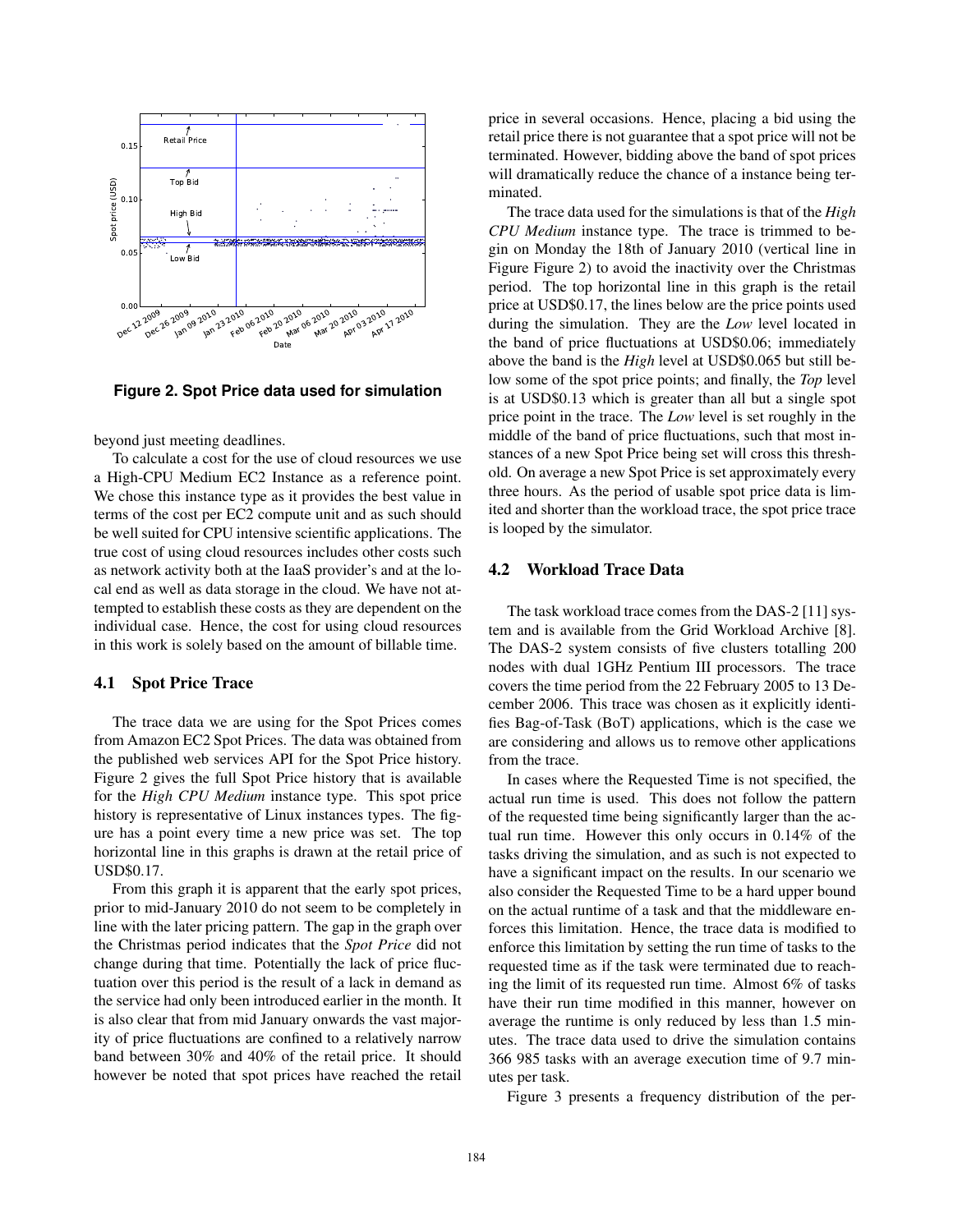

**Figure 3. Frequency distribution of the percentage of the requested time that is actually used to execute the tasks.**

centage of the requested time that is used to execute each task. The tasks which would otherwise have exceeded the requested time is evident by the spike at 100%. Also 90% of tasks use 67% or less of their requested time to execute and 27.5% of tasks use 1% or less of the requested time.  $87.8\%$ <sup>5</sup> of tasks request around 15 minutes of execution time. The large number of tasks using less than one percent of their requested time can be attributed to buggy scripts which terminate after only a few seconds. However, we do not feel that this characteristic invalidates the use of this workload as it is real data that the system we are examining should be able to handle. Also having many tasks that have such a short run time does not aid the system in predicting when deadlines might be breached.

# 5 Performance Analysis - Results

First we consider at the characteristics of the *Base* and *Base Hard* algorithms and how they are affected by the simulation parameters. We then investigate the available savings, which are possible through the use of spot instances.

#### 5.1 Characteristics of the Base Algorithm

According to Equation 1, having a smaller *Target Ratio* means that the deadline is tighter because the *Maximum Queue Time* is smaller. In Figures 4 and 5 a number of *Target Ratios* are compared.

Looking at the graphs for the average queue time 4(b) and 5(b) we see that, as one would expect, the average queue times are lower when the *Target Ratio* is smaller and the deadline becomes tighter. Also as the *Workload Multiplier* increases more and more of the lines converge until at *Workload Multiplier 1*, all but one *Target Ratio* result in a similar average queue time. This indicates that for each *Target Ratio* there is a *Workload Multiplier* above which the tightness of the deadline is no longer a major influence on the overall queue times. In the graphs of the cost,  $4(a)$  and  $5(a)$ , this point is even more apparent as for most *Target Ratios* there is a big step from one *Workload Multiplier* to the next.

It is interesting to note that this point occurs immediately after the *Workload Multiplier* reached the same value as the *Target Ratio*. This is the result of large groups of tasks arriving at the same time in the queue with the same *Request Times* and hence having the same deadline by which they should be assigned to a resource. If the *Workload Multiplier* is the same or less than the *Target Ratio* then at least one task can finish on each resource and the next task assigned before the deadline expires. Hence, up to that point in this situation at most half as many resources are needed as tasks in the queue to prevent the predicted breaches of the *Max Queue Time*. When the *Workload Multiplier* is greater than the *Target Ratio* then the expected runtime is also greater than the *Max Queue Time*. To prevent all predicted breaches as many resources are needed as there are tasks in the queue, resulting in many more resources being requested and leading to the jump in cost. Therefore, the algorithm's behaviour has become much more aggressive in requesting resources.

Due to the increased aggressiveness of the algorithms when the *Workload Multiplier* is greater than the *Target Ratio* the number of resources that are requested becomes more heavily influenced by the cap on the number of external resources that can be used at any given time. Hence the *Cost* and *Average Queue Time* of all the *Target Ratios* becomes similar once this threshold is crossed. The fact that this effect is so apparent in the *Cost* graphs (4(a) and 5(a)) highlights the burstful nature of this workload, which is inline with expectations for BoT applications.

In Graph  $4(c)$ , one would expect that when the deadlines are more relaxed tasks would end up spending less time in breach. This is the case for higher *Target Ratios*, see the lines for ratios 0.7 and greater which are mostly in order. However with smaller *Workload Multipliers* and *Target Ratios* this order is inverted at times. For example having a *Target Ratio* of 0.1 which is the tightest deadline we trialled, results in a significantly smaller *Total Breach Time* than even a *Target Ratio* of 0.5 when the *Workload Multiplier* is between 0.2 and 0.4. This can also be attributed to the chance in aggressiveness when the *Workload Multiplier* becomes bigger than the *Target Ratio*, as having a *Target Ratio* of 0.1 means that the algorithm has already become more aggressive while with the higher *Target Ratios* are not

<sup>5</sup>72.9% requested 15minutes and 14.8% requested 16minutes.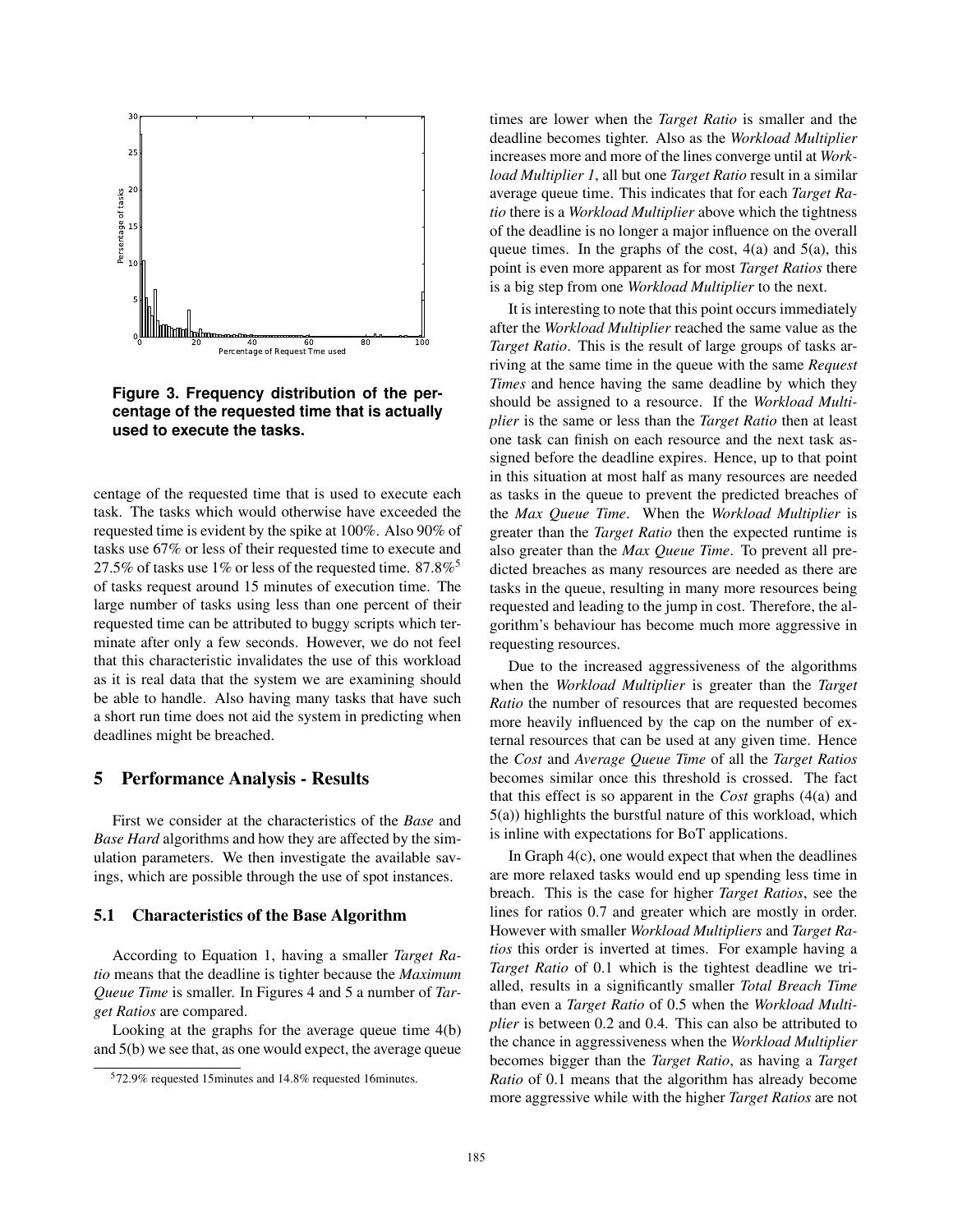

**Figure 4.** *Base* **algorithm with different Target Ratios**

as aggressive with low *Workload Multipliers*.

The *Base Hard* algorithm on the other hand does not rely solely on predicting all breaches; instead it can *react* when a breach is about to occur. Thus the *Total Breach Times* in graph 5(c) are much flatter. As with the *Base* algorithm at *Workload Multiplier 1*, the *Total Breach Time* separates out into distinct levels, only slightly affected by the *Workload Multiplier*. This is the result of the cap on the number of concurrent resources that can be in use at any one time. Without this cap, the *Base Hard* algorithm would be able to request enough resources to prevent all breaches.

#### 5.2 Savings With Spot Resources

To explore the possible savings, which can result from using spot resources we considered three maximum bids as described in section 4.1. Furthermore, a *Target Ratio* of 0.5 will be used for the rest of this analysis as with this ratio the algorithms change to become more aggressive with a *Workload Multiplier* of 0.6 so the behaviour before and after the change should be evident.

The simplest approach to using spot resources is to request them when available without changing the rest of the algorithm. Figure 6 shows the results of using spot resources. The greatest saving can be made when the bid price is the highest, as a high bid price permits greater use of spot resources which cost less per hour than the retail price. At the *Top* bid price no retail resources were used and the *High* bid price, which sits just above the day-to-day spot price fluctuations, resulted in almost the same costs. At the *Low* bid price the system is forced to pay retail price for many resources. The performance in terms of the *Total Breach Time* was essentially unaffected by the use of spot resources at any of the three bid prices. Although we expected the increased volatility at the *Low* bid price to have an effect, at most 33 out of the 366,739 tasks had to be restarted, which can be attributed to the characteristics of the workload.

The *Spot Aggressive* and *Spot Only Hard* algorithms change their behaviour when spot resources are available to request more resources to improve the queue time while only spending a small extra amount. At the *Low* bid price improvement in the *Total Breach Time* is apparent (Graph  $6(a)$ ) with minor additional cost seen in Graph  $6(b)$ . When using the *High* bid price the *Spot Aggressive* and *Spot Only Hard* algorithms behave much more like the *Base Hard* algorithm, performing slightly worse than it however. This is because at the *High* bid price spot resources are still unavailable at times.

Finally we consider the *Pure Spot* algorithm, which exclusively uses spot resources when available. With a *Low* bit price the performance is heavily influenced by the restricted availability of additional resources(see Table 2). When a higher bid price is used these restrictions are reduced and the performance of this algorithm begins to resemble that of the *Spot Base* algorithm.

## 5.3 Overall Comparison and Observations

From our analyses so far the following overall observations can be made about using spot resources:

- That there exists a band in which the Spot Price fluctuate most of the time. Hence, even small changes in the bid price to be above this band can have a dramatic impact. In our case a change of USD\$0.005 from the *Low* to *High* bid price level reduced the costs by at lead 20%.
- A larger bid price will lower cost, as more work is performed in spot resources rather than on regular full price resources.

For a final concrete comparison a summary of results is presented in Table 2. We choose to only include results with a *Top* bid price of USD\$0.13 as they produce the lowest cost, except for the *Pure Spot* policy where the *Low* bid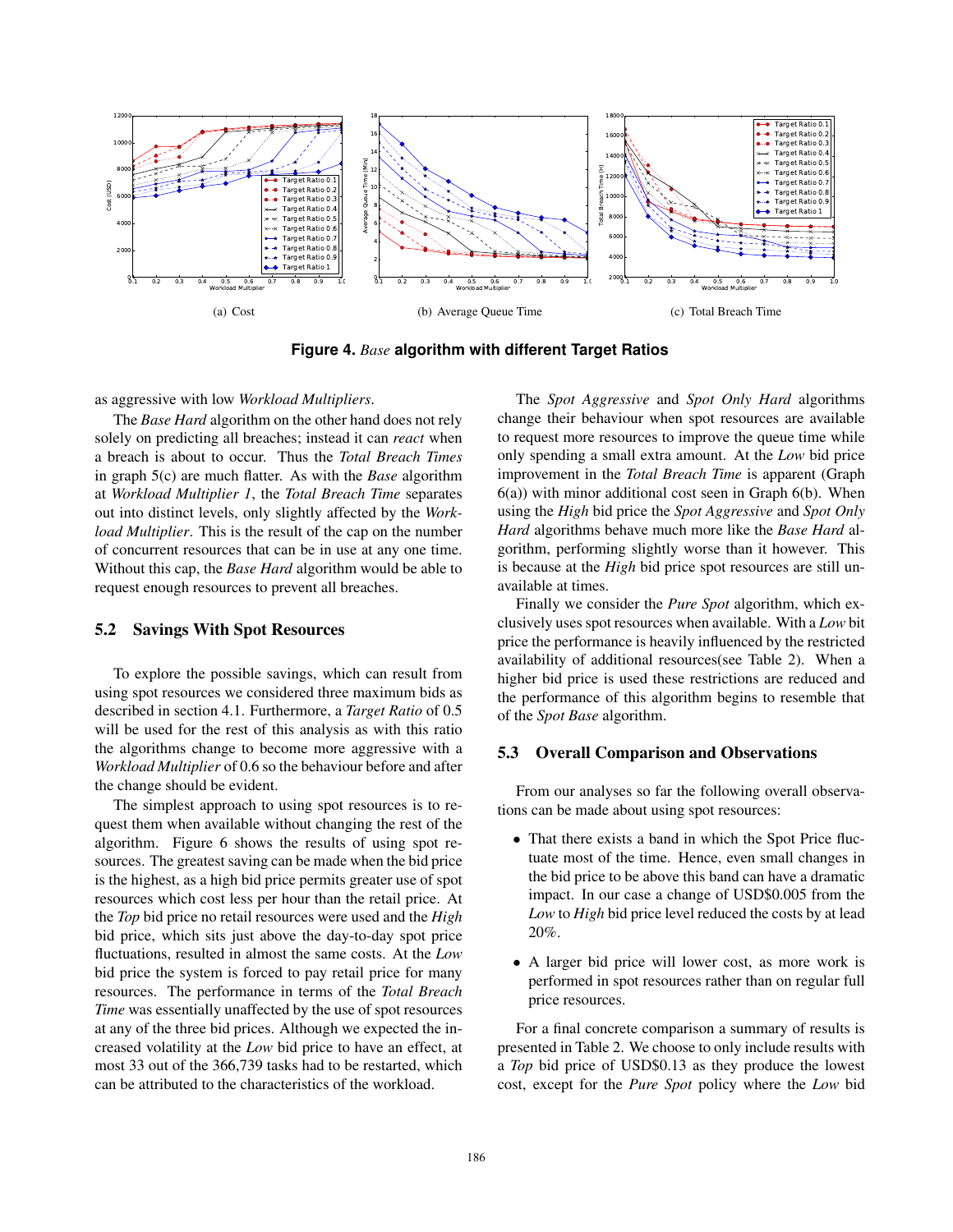

**Figure 5.** *Base Hard* **algorithm with different Target Ratios**



**Figure 6. Algorithms using spot resources with a Target Ratio of 0.5.**

price has the lowest cost. Also the *Spot Aggressive* and the *Spot Only Hard* policies were omitted from the table as at the *Top* bid price they produce the same results as policies presented in the table. The *Target Ratio* used in the table is again 0.5 and results for both a low and a high *Workload Multiplier* are included.

First of all comparing the *Local Only* case of not using any external resources to the performance of the *Base Hard* policy at either *Workload Multiplier* highlights the substantial improvements that are possible. The *Total Breach Time* is reduced to 0.12% of the *Local Only* value, a change of three orders of magnitude. The *Average Queue Time* is taken from over 13 hours down to under 10 minutes and under three minutes with a *Workload Multiplier* of 1.0. This is a reduction of two orders of magnitude.

The amount of money that needs to be spent hiring resources to gain these improvements using the regular fixed pricing model is \$8 991.13 or \$11 314.69 with a large *Workload Multiplier*. Spread over the 21 months of the workload trace this is around \$500 per month. When the flexible Spot Pricing model is used these costs can be lowered to 36% of the retail costs while maintaining the same performance. On a per month basis this is under the \$200 mark. Although it is possible to lower these costs further by using the *Pure Spot* approach with a *Low* bid price, the performance, both in terms of the *Total Breach Time* and the *Average Queue Time*, deteriorates so much as not to be worthwhile.

The best approach to take based on our observations is to use a *Spot Base Hard* policy with a very high bid price (close to retail) and choose a *Target Ratio* based on the user's expectations with a *Workload Multiplier* adjusted depending on the importance of the average queue time.

# 6 Conclusion and Future Directions

In this paper we have discussed some resource provisioning policies that can be used to extend the capacity of a local cluster by leveraging external resource providers, as well as reduce the cost by using the Spot Market.

We introduced two policies that use the amount of requested time for each task to determine the load on the system and when additional resources should be used. We analysed their behaviour from the perspective of the *Workload Multiplier*, which is used to estimate the actual run